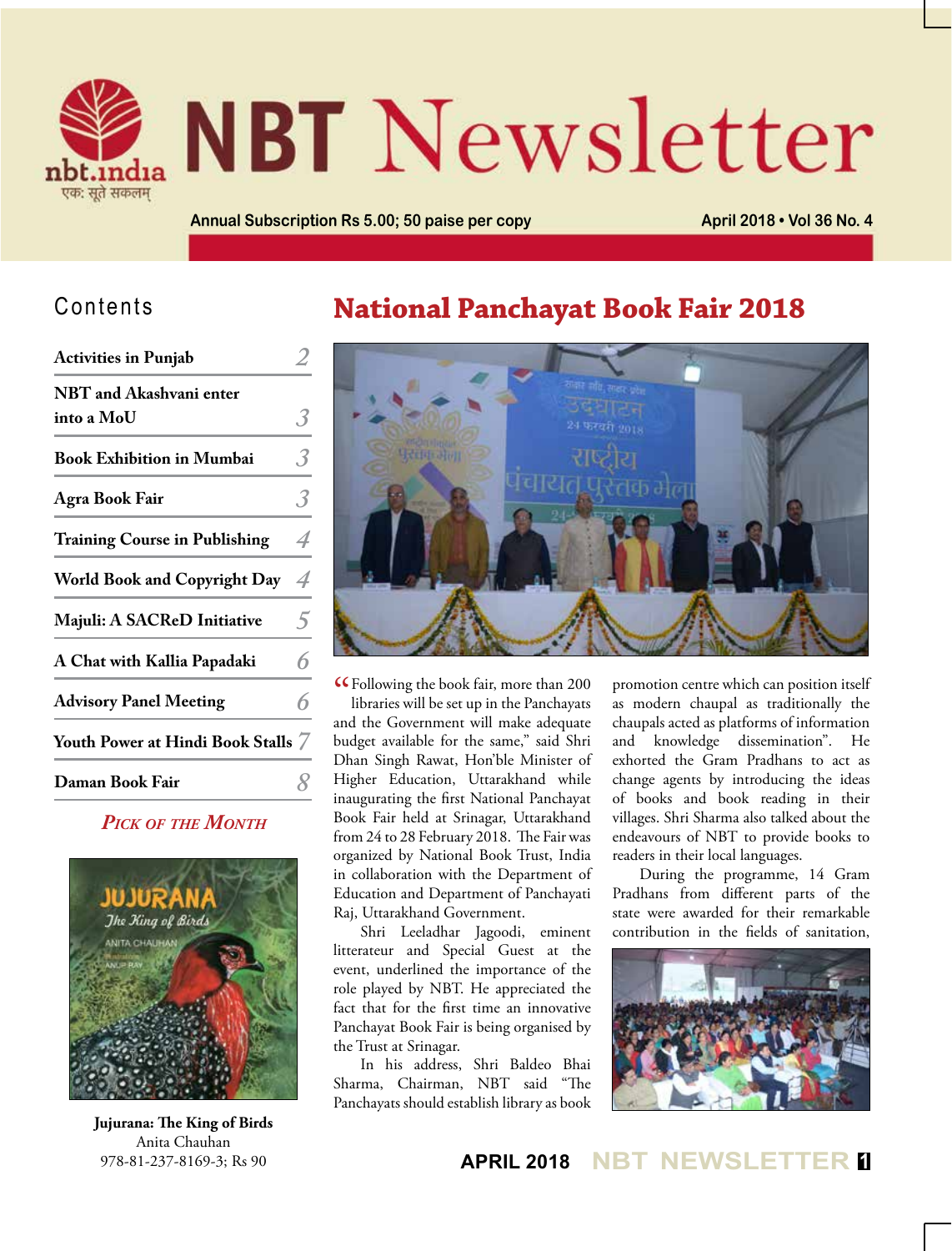

education, waste management, health, etc. Besides, three NBT books for children translated into Garhwali and Kumauni languages, namely *Ek Din*, *Suraj aur Shashi*  and *Haathi aur Kukur* were released.

Later, Dr Rashmi Bajaj, Uttarakhand State Project coordinator of UNDP, gave a presentation before the participating Gram Pradhans on 'Towards Sustainable Development Goals: The Role of Reading Culture'. She underlined the need to be fully equipped with information and knowledge about various schemes in order to be able to deliver on their goals and targets in more effective way. In that sense, she said that, the establishment of Libraries to act as the nucleus of knowledge and information among the community becomes quite crucial.

#### **Activities in Punjab**

**Faridkot:** National Book Trust, India organized a Book exhibition at Shaheed Bhagat Singh Government College, Kotkapura, Faridkot from 10 to 17 February 2018. The Exhibition was organized in collaboration with People' Forum Bargarhi. Dr Subhash Parihar, noted historian inaugurated the Exhibition. On this occasion, the Trust also organized two panel discussions on the topics 'Role of Media in Literature' and 'Poetry in Punjabi Literature'. Well-known scholars and litterateurs participated in these discussions including Dr Paramjit



**<sup>2</sup> NBT NEWSLETTER APRIL 2018**



In the interaction that followed, Gram Pradhans shared their own experiences from setting up libraries and the poor access to quality books. They remarked that such book fairs surely provided them an opportunity to choose from a wide spectrum.

Dr R K Sharma, Librarian, United Nations Information Centre, New Delhi, also participated in the discussions. He informed them that Uttarakhand government has a Library Act and they should take advantage of it.



Singh Ramana, Dr Balbir Parwana, Shri Rajiv Sharma, Shri Vijay Vivek and Shri Ajit Pal. This was the first Book Exhibition organized in the border area of Punjab. A large number of students, teachers and booklovers enthusiastically participated in the Exhibition.

**Patiala:** National Book Trust, India participated in the annual Book Fair organized by the Punjabi University, Patiala from 20 to 23 February 2018. The Trust exhibited a number of books in different genres and languages at the Fair. A large number of booklovers showed keen interest in buying NBT books especially children's books, folklore and literature.





During the Fair, various talks, discussions and literary programmes for booklovers, children and young adults were organized. More than 50 publishers displayed a wide range of books in different genres in Hindi, English, Urdu and other Indian languages across 65 stalls at the Fair. Besides the general visitors, the Fair saw the participation of a spectrum of Gram Panchayats, Panchayat Samities and Zila Parishads.

As part of its 60 Years programmes (1957–2017), National Book Trust, India, has taken up several initiatives to promote books and the habit of reading across the country including National Panchayat Book Fair in order to involve the Panchayati Raj Institutions for promoting the culture of reading in the rural sector.

**Mobile Book Exhibition:** Besides, NBT India organized mobile book exhibitions (Pustak Parikrama) in Punjab from 8 February to 12 March 2018. The exhibition vans travelled across different regions of Punjab including Bhatinda, Faridkot, Fazilka, Gurdaspur, Hoshiarpur, Jalandhar, Mansa, Navashahar, and Patiala. The exhibition vans visited rural areas, schools, colleges, major bus stands, city markets, Panchayat samitis and Aanganwadi of these districts. Special 20 per cent discount was given on purchase of NBT books in Punjabi language.

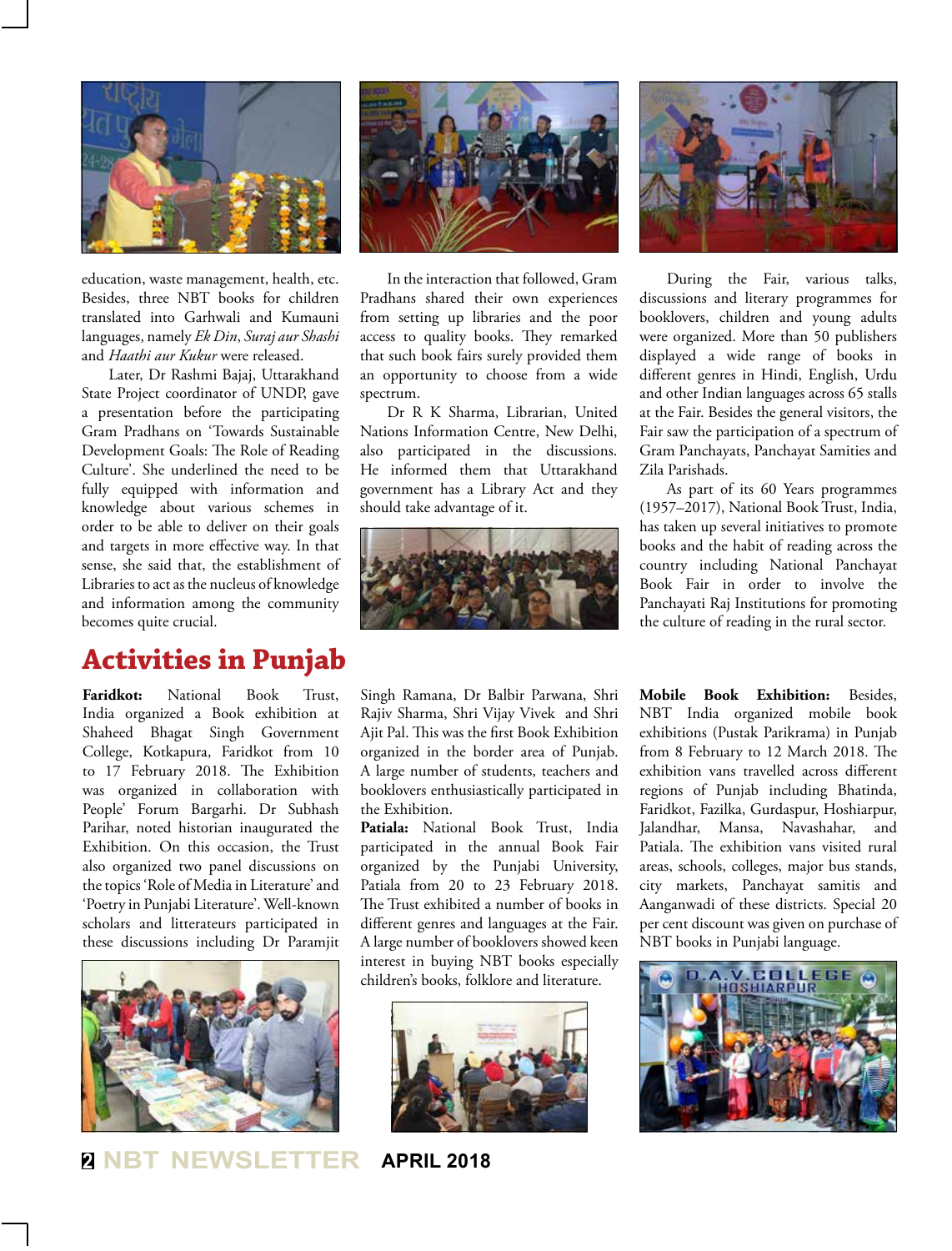#### **NBT and Akashvani Enter into a MoU**



National Book Trust, India and Akashvani have entered into a Memorandum of Understanding on 27 February 2018. The MoU has been signed under the project namely, Akashvani Lok Sampada Sanrakhshan Mahapariyojana.

The project seeks to preserve and promote folk and cultural heritage of India . As per the MoU, several folk songs recorded by Akashvani on various occasions across the country would be published in the form of books by National Book Trust, India.

The MoU was signed between Dr

#### **Agra Book Fair**

National Book Trust, India organized I the Agra Book Fair at Agra College ground from 10 to 18 March 2018.

While inaugurating the book fair, Dr Arvind Dixit, Vice Chancellor, Dr Bhimrao Ambedkar University said that printed books cannot be replaced with technology and their significance will not diminish. According to him, book lovers can correlate themselves better with printed books than ebooks. He further added that books are the carrier of tradition and culture of a country. He also urged people present on the occasion to inculcate habit of reading among children and young by gifting them books on their birthdays.

Shri Baldeo Bhai Sharma, Chairman, NBT also spoke on the occasion. He remarked that UNESCO has declared *Rigveda* as one of the most ancient text

Rita Chowdhury, Director, NBT and Dr Raj Shekhar Vyas, Additional Director General, AIR in the presence of Shri Baldeo Bhai Sharma, Chairman, NBT and Shri F. Shehreyar, Director General of AIR.

Appreciating the initiative, Shri Baldeo Bhai Sharma said that as per the MoU, NBT would publish the books in an attractive manner for its readers. He added that NBT has already published three volumes under the project which were released during New Delhi World Book Fair, 2018.

in the world. He further said that in *Rigveda*, it is mentioned that to become a better person, one needs to read more and more books as they show the right path to human beings. He also talked about the various activities of the Trust to promote books and reading including New Delhi World Book Fair and recently launched initiative 'Har Hath Ek Kitab.'

During the Fair several literary and cultural programmes were organized including panel discussions on folk culture and literature, literature and media, role of magazines; poets' meet; and workshops for children on creative writing and drawing, storytelling sessions, etc. Wellknown litterateurs, writers, scholars like Ms Kshama Sharma, Dr Usha Yadav, Dr Som Thakur, Shri Rajendra Milan, among others participated in these programmes and interacted with the visitors.

#### **Book Exhibition in Mumbai**



**On** the occasion of International<br>Women's Day, National Book Trust, India in collaboration with Western Railways organized a one-day book exhibition at Chruchgate, Mumbai.

The theme of the Book Exhibition was 'Women Empowerment.' During the exhibition, books on women's welfare, working rights, well being, self care, biographies, etc. were displayed.

On this occasion, Dr. Sanghmitra, IRPS, Dy Chief Personnel Officer (Welfare), Western Railways sponsored one book to every woman employee who visited the exhibition. The women employee could choose book of their choice from the exhibition.

The Western Regional Office of NBT India organised the exhibition.



More than 70 publishers participated in the Fair and displayed wide-range of books on literature, art, culture & tradition, children's books, science and technology, textbooks, general books in Hindi, English and other Indian languages.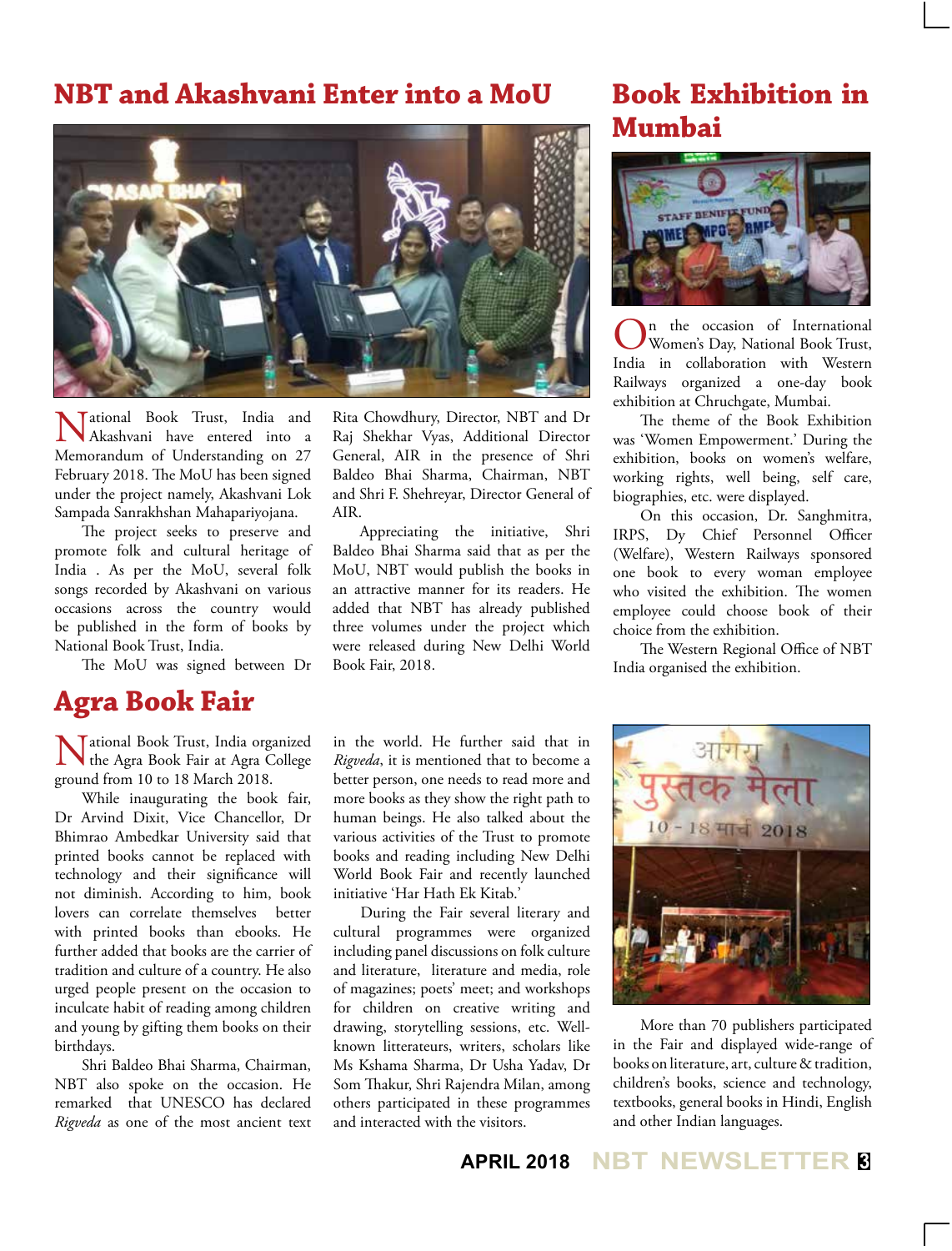### **Training Course in Publishing**

Tational Book Trust, India organized a certificate course in book publishing at Dr Bhimrao Ambedkar University, Agra from 20 to 27 February, 2018. Shri Hriday Narayan Dixit, Hon'ble Speaker, Legislative Assembly, Uttar Pradesh and Shri Baldeo Bhai Sharma, Chairman, NBT inaugurated the programme. Dr Arvind Kumar Dixit, Vice Chancellor of Dr Bhimrao Ambedkar University presided over the function. Dr U C

Sharma, Dr Girja Shankar Sharma, among others were also present on the occasion.

Over 50 participants attended the programme. The valedictory function was



held on 27 February 2018 in which Prof. J N Gautam, Jiwaji University, Gwalior, was the Chief Guest . Dr Arvind Kumar Dixit was also present on the occasion.

During the course the participants were given information about the various aspects of book publishing like copyright, editing, e-publishing, sales and marketing, designing and publishing.

The faculty members were Shri Prabhat Kumar, Managing Director, Prabhat Publications; Dr Suresh Chand, former Special Officer, MHRD; Shri B D Mendiratta, former, Principal, Pusa Polytechnic; Prof. Rajeev Ranjan Giri, University of Delhi, Shri Subir Roy among others.

The programme was coordinated by Shri Narender Kumar, Production Officer, NBT India

## **The World Book and Copyright Day**

The World Book and Copyright Day<br>
is marked annually on 23 April, a<br>
induction Width Lines symbolic date for World Literature. It was celebrated for the first time on 23 April 1995, at Paris, when UNESCO decided to mark 23 April as World Book and Copyright Day and for paying worldwide tribute to authors and books, as well as to encourage everyone (particularly the young) to discover the pleasure of reading to gain a renewed respect for the irreplaceable contributions of those who have furthered the social and cultural progress of humanity.

On this day in 1611, Miguel de Cervantes, William Shakespeare and Inca Garcilaso de la Vega died. It is also the date of birth or death of other prominent authors such as Maurice Druon, Haldor K.Laxness, Vladimir Nabokov, Josep Pla and Manuel Mejía Vallejo. The connection between 23 April and books was first made in 1923 by booksellers in Spain as a way to honour the author Miguel de Cervantes, who died on that day. Each year, UNESCO and the international organizations representing the three major sectors of the book industry - publishers, booksellers and libraries, select the World Book Capital for a one-year period, effective 23 April each year.

For 2018, the city of Athens was chosen for the quality of its activities,



supported by the entire book industry. The aim is to make books accessible to the city's entire population, including migrants and refugees. The proposed programme includes meetings with writers, translators and illustrators, concerts, thematic exhibitions, poetry readings and workshops for publishing professionals.

Cities designated as UNESCO World Book Capital undertake to promote books and reading and to organize activities over the year. Past winners include Madrid (2001), Alexandria (2002), New Delhi (2003), Anvers (2004), Montreal (2005), Turin (2006), Bogota (2007), Amsterdam(2008), Beirut (2009), Ljubljana (2010), Buenos Aires (2011), Erevan (2012), Bangkok (2013), Port Harcourt (2014), Incheon (2015), Wroclaw (2016), Conakry (2017).

Sharjah (United Arab Emirates) was named World Book Capital for the year 2019 by the Director-General of UNESCO, Irina Bokova, on the recommendation of the Advisory Committee.

The city was selected because of the very innovative, comprehensive and inclusive nature of the application, with a community-focused activity program containing creative proposals to engage the very large migrant population.

With the slogan "Read - you are in Sharjah", the program focuses on six themes: inclusivity, reading, heritage, outreach, publishing and children. Among other things there will be a conference on freedom of speech, a contest for young poets, workshops for creating Braille books and tactile books as well as many events for Sharjah's multi-ethnic population.

Running parallel to this chain of events, Sharjah will also launch Sharjah Publishing City, a space entirely dedicated to publishing and printing. It will be the first place of the kind in the region, specifically developed to meet the needs of companies and institutions operating in the publishing field. Its objective is to reinforce the book industry by encouraging the widespread production and dissemination of publications in the Arab world.

One can get involved in celebrating the world book day by buying / reading / presenting books. Special programmes can be conducted by schools, NGO's, publishers, book shops, media, government bodies and others.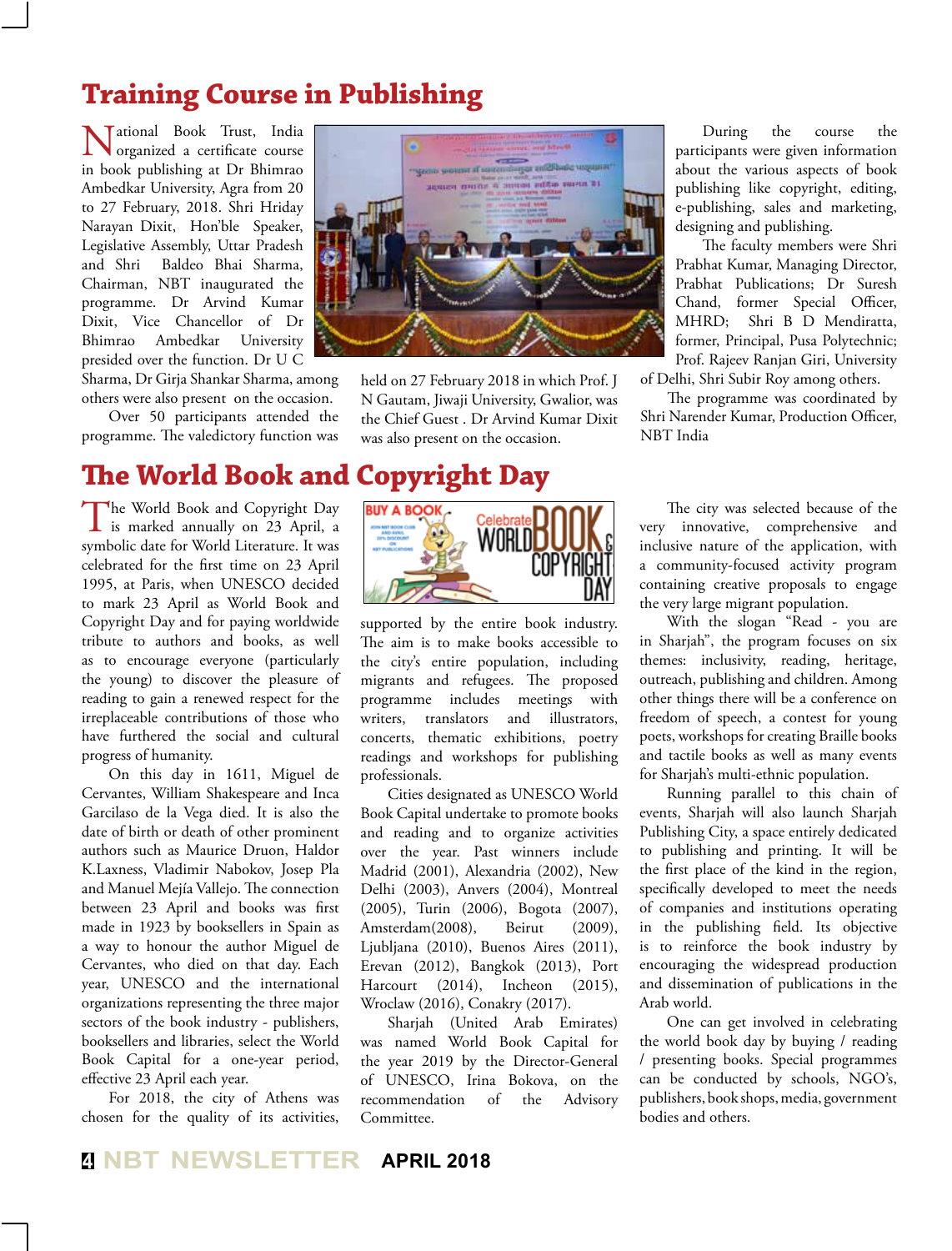# **Majuli: A SACReD Initiative**

The youngest and the smallest district of Assam, a bio-diversity hotspot, a biodiversity heritage site, a place that resides in every Assamese heart and a travel destination of the connoisseurs of art, craft and culture—Majuli today walks the talk on climate change. Majuli is the first carbon neutral district in India.

At the Theme Pavilion of the New Delhi World Book Fair a lively discussion on the

project SACReD, a word that epitomizes the very unique social and cultural fabric of Majuli, gave the visitors insights about issues like carbon emission, carbon neutrality and biodiversity conservation etc.

The first of its kind in the entire country, SACReD stands for Sustainable Actions for Climate Resilient Development in Majuli. Dr Sumana Bhattacharya, Vice President, Climate Change, IORA Ecological Solutions moderated the discussion.

In his opening remarks, Shri A K Johri, Principal Chief Conservator of Forest (Bio-diversity & Climate Change) , Govt. of Assam said, "Climate is bound to change. But our worry needs to be about climate change due to anthropogenic reasons. We need to take both mitigation and adaptation measures to counter climate change. In this context Assam's vision is in line with national action plan on climate change." By planting more trees we can address 50 percent of the problem of carbon emission, he said. Advocating scientific intervention he said

IORA Ecology Solutions in collaboration with Assam Project on FOREST & BIODIVERSITY CONSERVATION conducted a quiz program on climate change at Children's Pavilion of the NDWBF. Children from different schools participated and the winners were presented with a T-shirt each. The



that bio-diversity conservation is the most important step towards the goal of carbon neutrality.

Deliberating on the woes of Majuli, Shri Pallav Gopal Jha, Deputy Commissioner, Majuli district said, "Once a thriving river island of 1250 sq km area, Majuli is now reduced to 550 sq kilometer thanks to its perennial problems of erosion and flooding." Seeking cooperation of all the stakeholders for the project that started last year with the personal intervention of Assam's Chief Minister Sarbananda Sonowal, he said, "Majuli is destined to make a mark on the world map for its climate-resilient growth while nurturing



its rich cultural heritage and biological diversity."

On a philosophical note Dr Rita Chowdhury, Director, NBT said, "As the centre of Assam's Bhakti Movement and as the place that gave us the greater Assamese identity, Majuli is always close to my heart. I may not be the right person to talk about carbon emission. All I can say this project, for future generation, would make Majuli a

diamond, which is also another form of carbon, without disturbing Majuli's innate hospitality and cultural diversity."

Sharing the details of the project, Shri Swapan Mehra, Founder and CEO, IORA Ecological Solutions, the implementing agency of the project said, "This is the first initiative in India that has been materialized under direct political jurisdiction." He also gave the details of the 10 year action plan involving introduction of electric vehicles, solar panels, replacement of fuel wood by LPG and construction of roads by more efficient materials. Seeking full cooperation of the community as a whole, he said, "Carbon Neutrality is just another name of non-violence where people don't need to be coerced."

In her remarks, Ms Chaya Bhanti, Co-founder, IORA Ecological Solutions said that the project is a positive example for India where the dual goals of carbon neutrality and eco-system conservation are being achieved keeping the spiritual and cultural tradition of Majuli in tact.

A short booklet on the project was also released in the function.

President of Climate Change, IORA was to spread awareness of conserving Majuli, one of the biggest river islands in the world. The others present at the event were the CEO, IORA Ecological Solutions Swapan Mehra and her team Rebekah Singh, Shweta Pandey, Sonia Patel and Suraj Cariappah.



purpose of the event, according to Dr Sumana Bhattacharya, Vice-

**APRIL 2018 NBT NEWSLETTER <sup>5</sup>**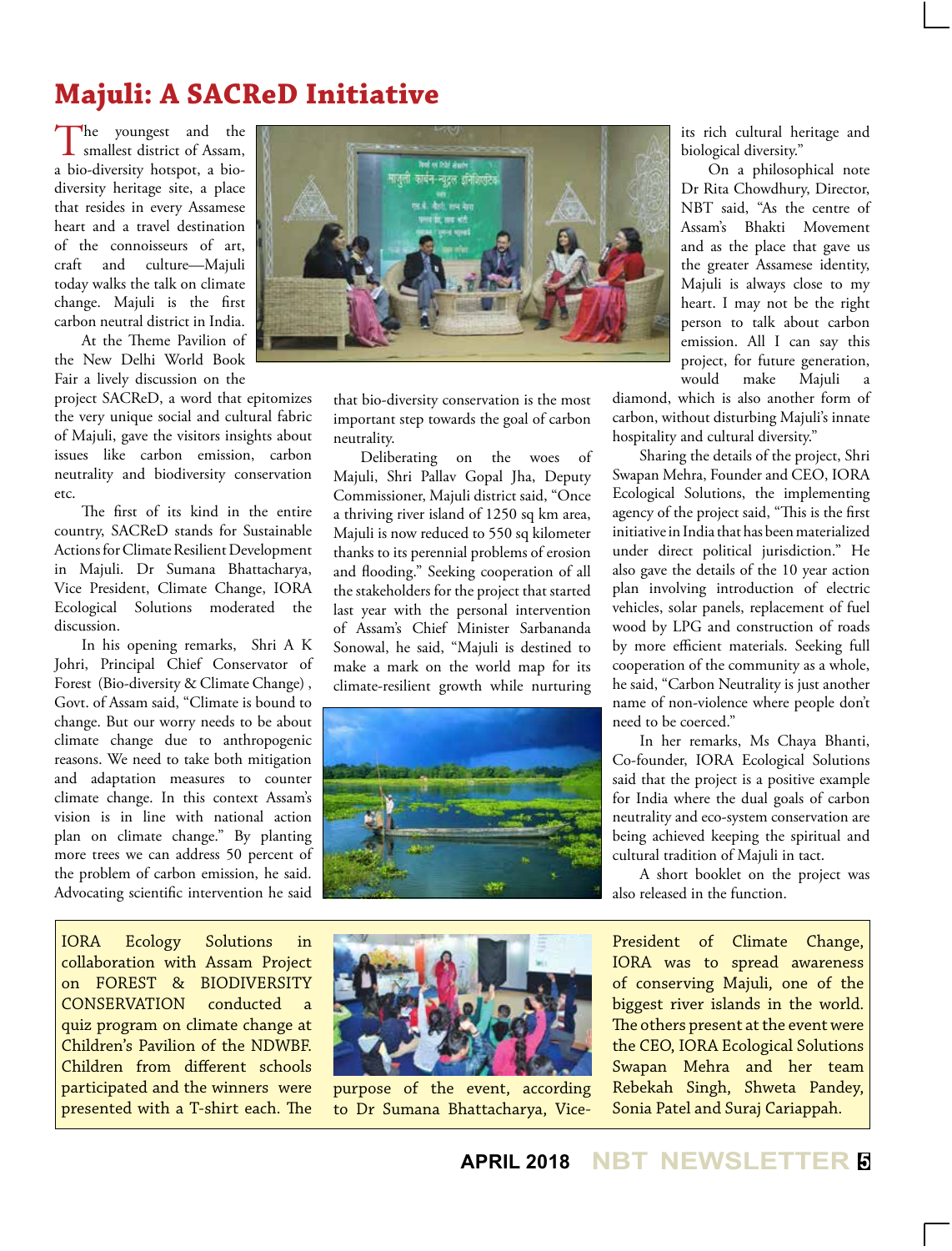### **A Chat with Kallia Papadaki**

Popular screen writer, novelist and<br>winner of the European Union Prize for Literature, Kallia Papadaki was the Guest of Honour at the inaugural function of the New Delhi World Book Fair. A member of the delegation of European writers, Kallia Papadaki was at the many literary discussions and readings at various fora at NDWBF. Fair Daily stole some moments from her busy schedule for a small chat.

*Q: Is this your first visit to India?*

A: Not actually. I have been to Mumbai, Kerala and few other towns in coastal India.

*Q: What is your impression of the New Delhi World Book Fair 2018?*

A: It is a really a big fair in terms of size and it seems to be extremely popular as there are large crowds thronging the stalls.

*Q: Can you tell us something about your writing?*

 A: Some books are with you for a long time even before you start writing. My book ' Dendrites' is about the immigration Diaspora and is based on the second generation American Greeks who no longer really know their country of origin nor do they feel a sense of belonging in America. There is a sense of displacement that runs through the story. This is a story about three generations of Greeks who went to America to chase the American dream but did not really meet their expectations. We always hear stories



about winners and not about losers and their struggles. This is a story about those who could not make it. 'Dendrites' are at the core of a neuroscientific process of communication. On an abstract sense, the title signifies memory – located in the neuron synapses and its transmitters – family trees and the mark they leave on future generations. It also reflects on the ephemeral beauty of human nature – delicate and mouldable which lasts only for a moment but leaves a mark on its succeeding generations.

*Q: Your writing seems to reflect a lot of sadness. Why is that?*

A: We all know that happiness is a momentary truth. A perfect day can last a moment but a miserable day can last forever and writing about it is helpful in overcoming it.Stories about such experiences resonate with many and can bring people together.

*Q: Do you write with an audience in mind?*

A: Not really. As an avid reader, we

can understand whether a piece of writing is good or bad. I try to write at least a page and a half each day and edit it at the start of each and edit it at the start of another day. I write for myself.

*Q: How do you find the courage to write about your personal fears and emotions which can be hard to share?*

A: Writing has been my safe haven. If I did not write about the things that troubled me, I would have lost my mind. As writers, as introverts, we spend most of our time alone during which we tend to have monologues. Writing is a way of releasing them into the world and from ourselves.

*Q: Do you have trouble detaching yourself from the book that you are writing?*

A: A book can have many characters. Mine has 25, although all of them do not remain till the end. At many times, it is like these dead people that you may have known in life. In a strange way, they live in your head and they tail behind you. There are so many people that we carry with us and in a way we spend a lot of time with them.

*Q: Is there a way we can get your writing in India or in English?*

A: Well, Greece is a small country and although some translations works are underway, they are in major languages that surround the country. English is a barrier in that region where French, German and Italian are more popular.

#### **Advisory Panel Meeting**

National Book Trust, India organized the Hindi advisory panel meeting with well-known scholars and litterateurs at NBT Committee Room, Vasant Kunj, New Delhi on 19 February 2018.

During the meeting, the members discussed about various aspects of publishing. They suggested that the Trust may explore possibilities of bringing out

more and more biographies, especially on women pioneers; translate books in



Hindi from other Indian languages like Urdu and vice versa; promote children's literature in the form of ebooks; promote Hindi, regional and tribal languages among others.

The panel members included Dr Kamal Kishore Goyanka, Dr Chaman Lal Gupta, Dr Nandkishore Pande, Shri Somdutt Sharma, Dr Indu Shekhar Tatpurush, Ms Kshama Kaul, Shri Anant Vijay, Dr Manoj Patairya, Dr Dinesh Chandra

Chamola, Dr Devendra Deepak, and Shri Yatindra Mishra.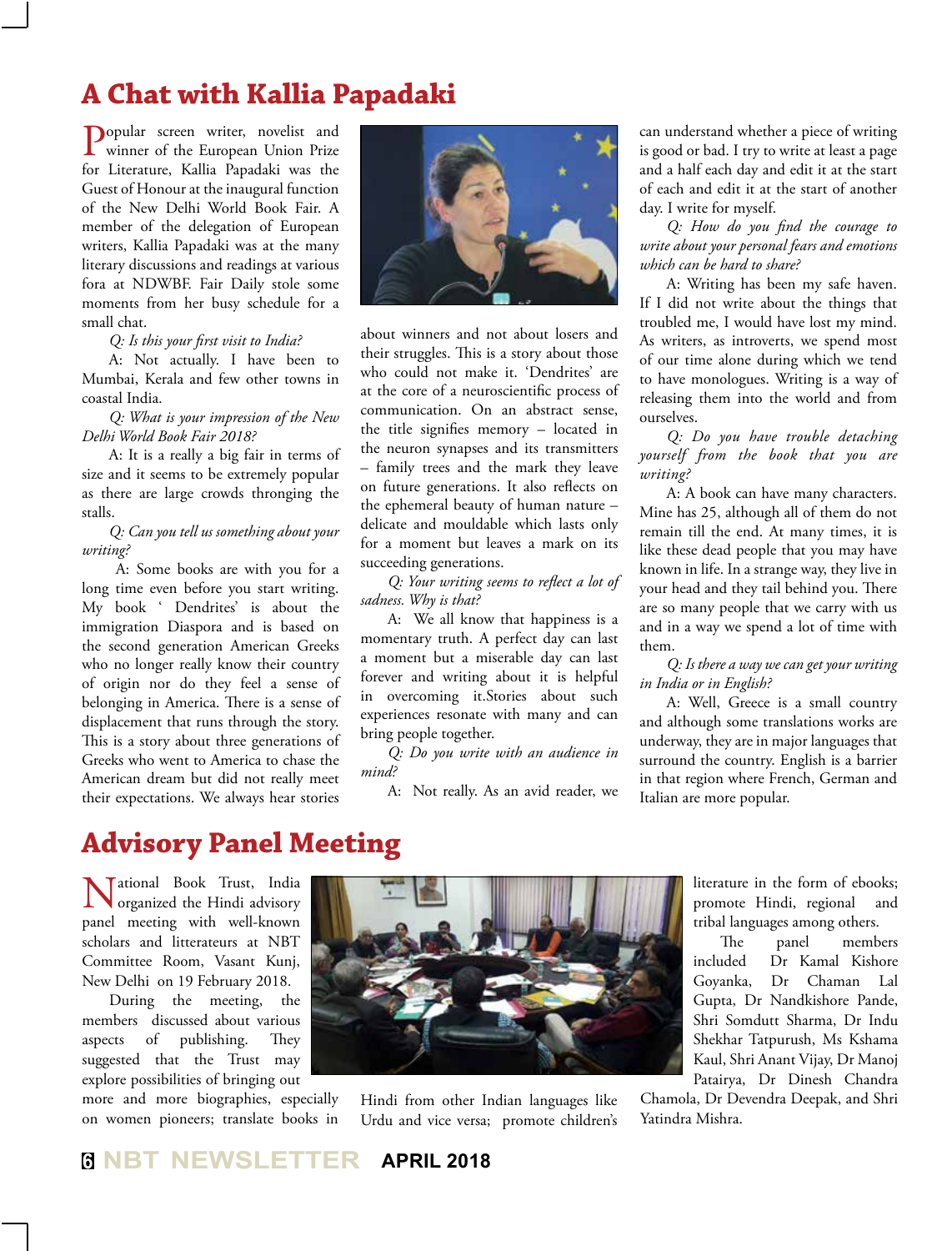#### **Youth Power at Hindi Book Stalls**

That today's youths are<br>captivated by digital devices and hardly read books is really not true, said Hindi publishers at the New Delhi World Book Fair. Whether it is just browsing through one or buying books or interacting with authors at the stalls of the Hindi publishers, young adults were the frontrunners this time. "It augurs well for the future of Hindi publishing. Around 95 percent of our visitors are youth," said Arun Maheshwari of Vani

Prakashan. Echoing his sentiment Piyush Kumar of Prabhat Prakashan said, "This has been a trend in the last 2-3 years, but this time the footfalls, particularly the number of young visitors, have increased manifold belying our apprehension that the ongoing renovation work of Pragati Maidan would be a spoiler. May be the proximity of Hall No 12 to Metro Station is the reason." Alind Maheshwari of Rajkamal Prakashan said there is a renewed interest for Hindi books and also the publicity the Fair has garnered has made it possible.

What are the Hindi books the young adults are looking for? You can guess only at your own peril. A section was frantically looking for books to crack competitive examinations and books on motivation and personality development. The stalls keeping these books were making a killing. An unusually large number of youth were looking for biographies and autobiographies.

Thespian Dilip Kumar's biography





by Saira Banu was selling like hot cakes. So was the case with *Andhakaar Kaal*, the Hindi translation of Sashi Tharoor's latest publication, *An Era of Darkness: The British Empire in India.* "Fiction, both in classic and contemporary forms, in originals and Hindi translations are fast disappearing from our racks," said Piyush Kumar. Books on tribal discourse and women issues were also getting much attention this year. Rajeev Ranjan, the author of books like *Amcho Bastar*, *Bastar 1857* and *Bastarnama*, was overwhelmed by the response he had been receiving at the Fair.

Books on Pakistan and Hindi translations of fictions by Pakistani writers were selling well. *Kitne Pakistan* by Kamaleshwar and *Kashmirnama* by Ashok Kumar Pandey were a hit with the readers. Bhagwant Anmol, the author of *Zindegi 50- 50*, a book about the trials and tribulations faced by third gender, was overjoyed with the response he received at the Fair.

> There was a steady stream of young readers to buy books on unusual topics. A case in point is the book *Chunav Kaise Jite: A to Z of Indian Electioneering* by Sharad Pandey. Books on journalism, career opportunities and skill development have a strong readership among young readers in Hindi.

"Books on satire by new

and established writers are a major hit among Hindi readers this year," said Rajen of K K Publications. School children accompanied by parents are buying a lot of books, particularly on science and science activities. Publishers of books for children and pedagogy were a happy lot because of institutional buyers, informed Rajesh Pareshar of Eklavya-Pitara.

Hindi readers, particularly the younger ones, were showing renewed

interest on the works of eminent Hindi writers of yore like Premchand, Jayshankar Prasad and Harivanch Rai Bachhan. "It is heartening to note that books on mythology and philosophy are also becoming increasingly popular among the young readers," said Chandrasekhar Chaturvedi of Rajpal & Sons.

Hindi publishers left no stone unturned to indulge the new generation of readers. Digital books, e-books and audio books were the new mantras with many leading Hindi publishers. They were busy with B2B meetings with players like Flipkart, Amazon and Kindle. Many of them have dedicated portals for new writers. The concept of books on demand are the in-things in Hindi publishing today. One can even download Hindi audio books, both classic and contemporary, from the Play Store or App Store. A large number of young professionals are continuously hearing good Hindi books these days. And, book fairs are not for readers only!



**APRIL 2018 NBT NEWSLETTER <sup>7</sup>**